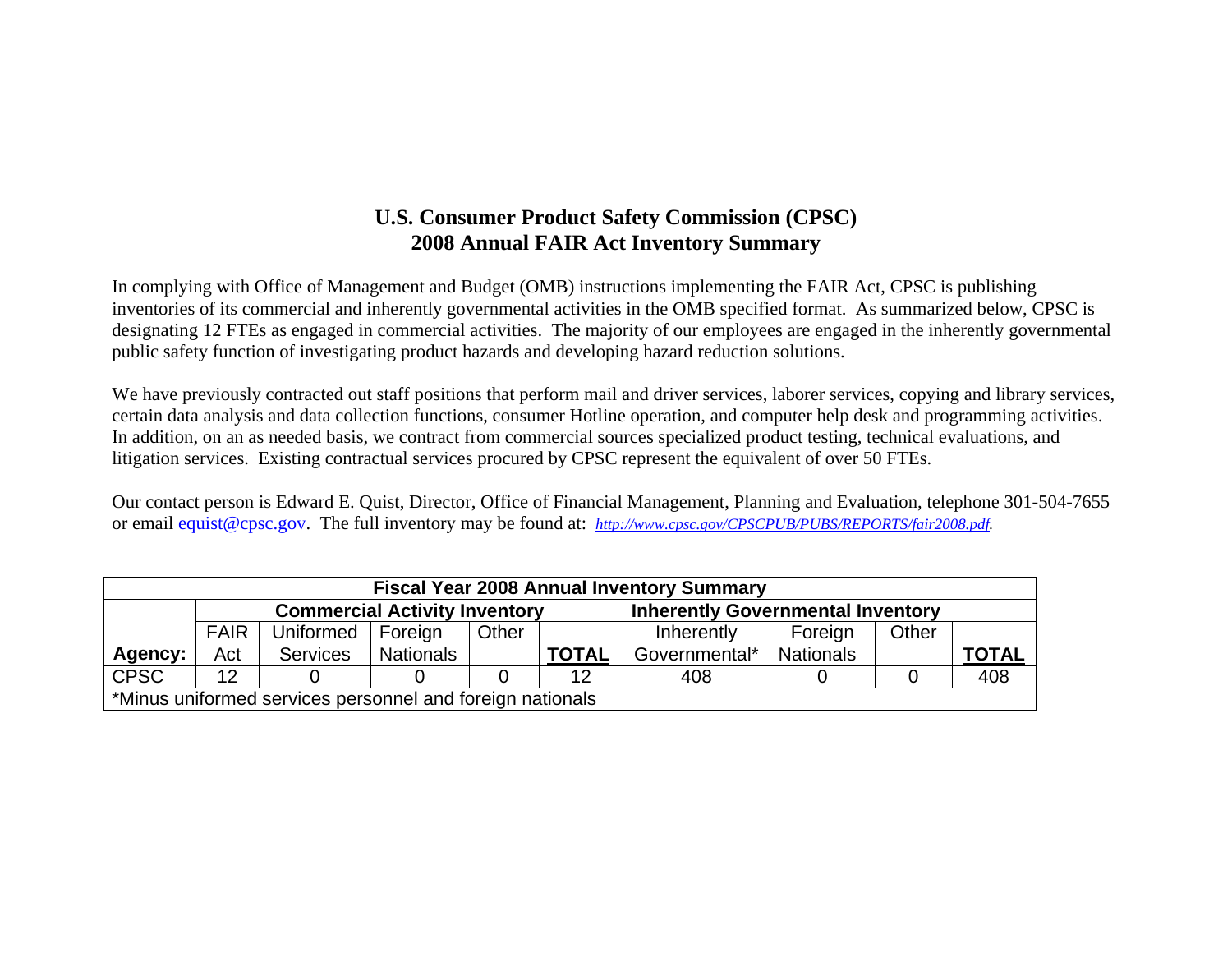## **Competitive Source Tracking System and Workforce Inventory Tracking System**

| <b>Exported Date:</b>            | 6/30/2008 10:38                           |              |                            |
|----------------------------------|-------------------------------------------|--------------|----------------------------|
| <b>Last Updated:</b>             | 2008-06-30 10:37:12 by A005814            |              |                            |
| <b>Agency:</b>                   | <b>Consumer Product Safety Commission</b> |              |                            |
| <b>Certified Date:</b>           | N/A                                       |              |                            |
| <b>Fiscal Year:</b>              | 2008                                      |              |                            |
| <b>Approved Date:</b>            | N/A                                       |              |                            |
|                                  | <b>Name</b>                               | <b>Phone</b> | E-mail                     |
| <b>Chief Contact:</b>            | Mr. Edward Ouist                          |              | 3015047655 equist@cpsc.gov |
| <b>Federal Register Contact:</b> | Mr. Edward Ouist                          |              | 3015047655 equist@cpsc.gov |
| <b>Technical Contact:</b>        |                                           |              |                            |
|                                  |                                           |              |                            |

| Seq | <b>Org Unit</b>                                      |                    | <b>Location</b> |                 |                      |  | <b>Status</b>               | <b>Additional Information</b><br>Total Activity Activity Status/<br><b>First Year</b> |                                       |  |         |  |
|-----|------------------------------------------------------|--------------------|-----------------|-----------------|----------------------|--|-----------------------------|---------------------------------------------------------------------------------------|---------------------------------------|--|---------|--|
| No. | Agy_Bur                                              | <b>Abbrevation</b> | <b>State</b>    | City            | Country              |  | <b>FTEs Fct Code Suffix</b> |                                                                                       | Reason on Inventory name phone e-mail |  | contact |  |
|     | 10 - Consumer Product Safety Commission              | <b>COMM</b>        | Maryland        | <b>BETHESDA</b> | <b>United States</b> |  | 12 D100                     |                                                                                       | 1999                                  |  |         |  |
|     | 20 - Consumer Product Safety Commission              | <b>COMM</b>        | Maryland        | <b>BETHESDA</b> | <b>United States</b> |  | 1Y610                       |                                                                                       | 1999                                  |  |         |  |
|     | 30 - Consumer Product Safety Commission              | <b>COMM</b>        | Maryland        | <b>BETHESDA</b> | <b>United States</b> |  | 1 D000                      |                                                                                       | 1999                                  |  |         |  |
|     | 40 - Consumer Product Safety Commission              | OGC                | Maryland        | <b>BETHESDA</b> | <b>United States</b> |  | 1Y000                       |                                                                                       | 1999                                  |  |         |  |
|     | 50 - Consumer Product Safety Commission              | <b>OGC</b>         | Maryland        | <b>BETHESDA</b> | <b>United States</b> |  | 12 Y405                     |                                                                                       | 1999                                  |  |         |  |
|     | 60 - Consumer Product Safety Commission              | <b>OIG</b>         | Maryland        | <b>BETHESDA</b> | <b>United States</b> |  | 1 I110                      |                                                                                       | 1999                                  |  |         |  |
|     | 70 - Consumer Product Safety Commission              | <b>OIG</b>         | Maryland        | <b>BETHESDA</b> | <b>United States</b> |  | $1$ $1115$                  |                                                                                       | 1999                                  |  |         |  |
|     | 80 - Consumer Product Safety Commission              | <b>EEO</b>         | Maryland        | <b>BETHESDA</b> | <b>United States</b> |  | 2B501                       |                                                                                       | 1999                                  |  |         |  |
|     | 90 - Consumer Product Safety Commission              | <b>OEX</b>         | Maryland        | <b>BETHESDA</b> | <b>United States</b> |  | 1 D000                      |                                                                                       | 1999                                  |  |         |  |
|     | 100 - Consumer Product Safety Commission             | <b>OEX</b>         | Maryland        | <b>BETHESDA</b> | <b>United States</b> |  | 4D100                       |                                                                                       | 1999                                  |  |         |  |
|     | 11 <sup>0</sup> - Consumer Product Safety Commission | <b>EXC</b>         | Maryland        | <b>BETHESDA</b> | <b>United States</b> |  | 5 D000                      |                                                                                       | 1999                                  |  |         |  |
|     | 120 - Consumer Product Safety Commission             | <b>EXC</b>         | Maryland        | <b>BETHESDA</b> | <b>United States</b> |  | 1D100                       |                                                                                       | 1999                                  |  |         |  |
|     | 130 - Consumer Product Safety Commission             | <b>EXC</b>         | Maryland        | <b>BETHESDA</b> | <b>United States</b> |  | $4$ D <sub>410</sub>        |                                                                                       | 1999                                  |  |         |  |
|     | 14 0 - Consumer Product Safety Commission            | <b>EXC</b>         | Maryland        | <b>BETHESDA</b> | <b>United States</b> |  | 27 D411                     |                                                                                       | 1999                                  |  |         |  |
|     | 150 - Consumer Product Safety Commission             | <b>EXC</b>         | Indiana         | <b>HOBART</b>   | <b>United States</b> |  | 1000                        |                                                                                       | 1999                                  |  |         |  |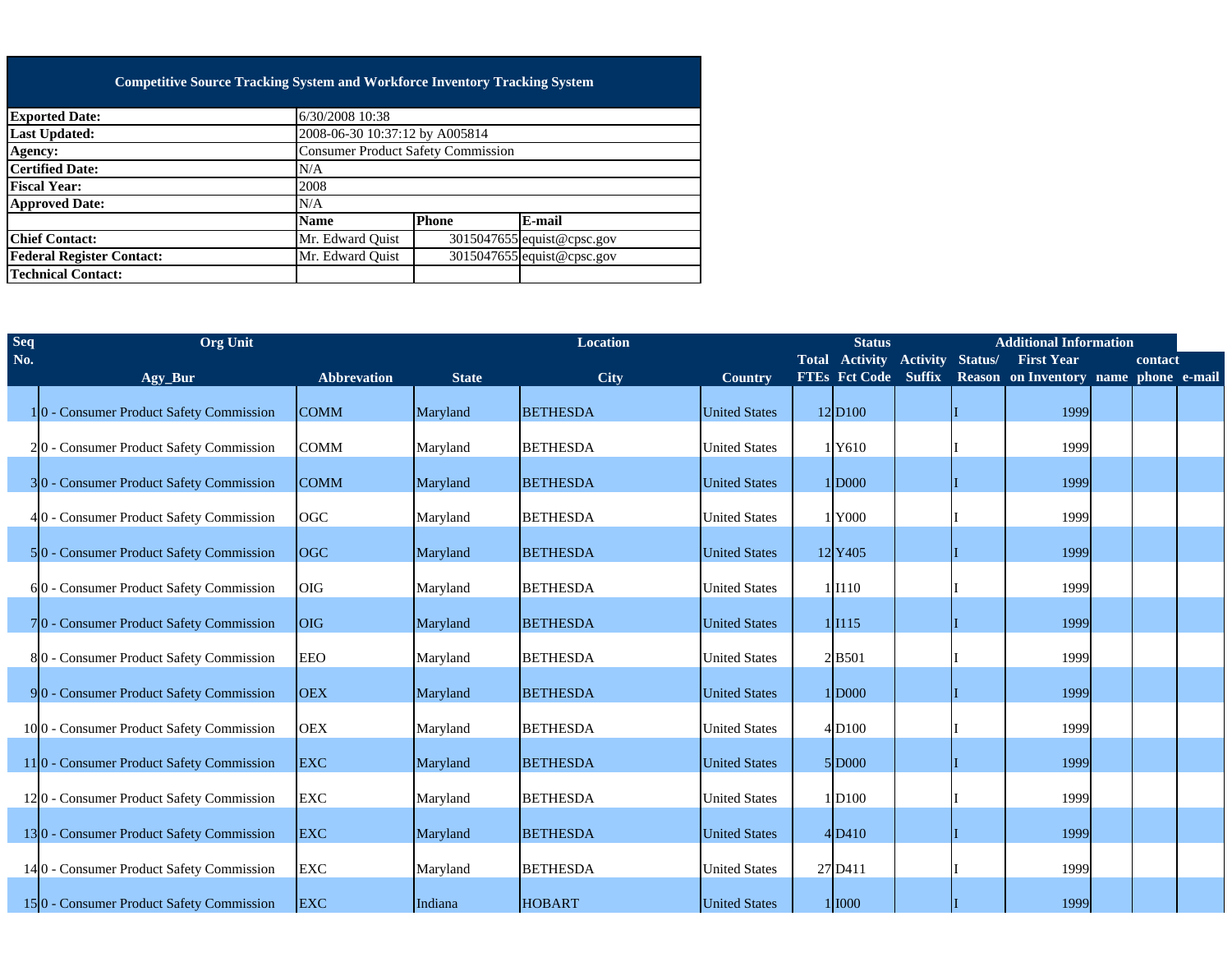| <b>Seq</b> | <b>Org</b> Unit                                      |                    | <b>Location</b> |                          |                      |  | <b>Additional Information</b><br><b>Status</b> |                 |         |                                       |  |         |  |
|------------|------------------------------------------------------|--------------------|-----------------|--------------------------|----------------------|--|------------------------------------------------|-----------------|---------|---------------------------------------|--|---------|--|
| No.        |                                                      |                    |                 |                          |                      |  | <b>Total Activity</b>                          | <b>Activity</b> | Status/ | <b>First Year</b>                     |  | contact |  |
|            | Agy_Bur                                              | <b>Abbrevation</b> | <b>State</b>    | City                     | Country              |  | FTEs Fct Code Suffix                           |                 |         | Reason on Inventory name phone e-mail |  |         |  |
|            | 160 - Consumer Product Safety Commission             | <b>EXC</b>         | New York        | <b>NEW YORK</b>          | <b>United States</b> |  | 1 1000                                         |                 |         | 1999                                  |  |         |  |
|            | 170 - Consumer Product Safety Commission             | <b>EXC</b>         | California      | <b>OAKLAND</b>           | <b>United States</b> |  | 1 1000                                         |                 |         | 1999                                  |  |         |  |
|            | 180 - Consumer Product Safety Commission             | <b>EXC</b>         | Maryland        | <b>BETHESDA</b>          | <b>United States</b> |  | 9 Y401                                         |                 |         | 1999                                  |  |         |  |
|            | 190 - Consumer Product Safety Commission             | <b>EXC</b>         | Maryland        | <b>BETHESDA</b>          | <b>United States</b> |  | 1Y405                                          |                 |         | 1999                                  |  |         |  |
|            | 2000 - Consumer Product Safety Commission            | <b>CFI</b>         | Maryland        | <b>BETHESDA</b>          | <b>United States</b> |  | 1 1000                                         |                 |         | 1999                                  |  |         |  |
|            | 210 - Consumer Product Safety Commission             | <b>CFI</b>         | Maryland        | <b>BETHESDA</b>          | <b>United States</b> |  | 1 1999                                         |                 |         | 1999                                  |  |         |  |
|            | 220 - Consumer Product Safety Commission             | <b>CFI</b>         | Illinois        | <b>WHEATON</b>           | <b>United States</b> |  | 1 1999                                         |                 |         | 1999                                  |  |         |  |
|            | 230 - Consumer Product Safety Commission             | <b>CFIE</b>        | Michigan        | <b>ALLEN PARK</b>        | <b>United States</b> |  | 1 1999                                         |                 |         | 1999                                  |  |         |  |
|            | 24 0 - Consumer Product Safety Commission            | <b>CFIE</b>        | Georgia         | <b>ATLANTA</b>           | <b>United States</b> |  | 1 1999                                         |                 |         | 1999                                  |  |         |  |
|            | 25 <sup>0</sup> - Consumer Product Safety Commission | <b>CFIE</b>        | Indiana         | <b>AVON</b>              | <b>United States</b> |  | 1 I999                                         |                 |         | 1999                                  |  |         |  |
|            | 260 - Consumer Product Safety Commission             | <b>CFIE</b>        | Illinois        | <b>BENSENVILLE</b>       | <b>United States</b> |  | 1 I999                                         |                 |         | 1999                                  |  |         |  |
|            | 27 <sup>0</sup> - Consumer Product Safety Commission | <b>CFIE</b>        | New York        | <b>BUFFALO</b>           | <b>United States</b> |  | 1 1999                                         |                 |         | 1999                                  |  |         |  |
|            | 280 - Consumer Product Safety Commission             | <b>CFIE</b>        | Michigan        | <b>CANTON</b>            | <b>United States</b> |  | 1 1999                                         |                 |         | 1999                                  |  |         |  |
|            | 29 0 - Consumer Product Safety Commission            | <b>CFIE</b>        | Pennsylvania    | <b>CARLISLE</b>          | <b>United States</b> |  | 1 1999                                         |                 |         | 1999                                  |  |         |  |
|            | 300 - Consumer Product Safety Commission             | <b>CFIE</b>        | Illinois        | <b>CHICAGO</b>           | <b>United States</b> |  | 5 1999                                         |                 |         | 1999                                  |  |         |  |
|            | 310 - Consumer Product Safety Commission             | <b>CFIE</b>        | Ohio            | <b>CINCINNATI</b>        | <b>United States</b> |  | 1 1999                                         |                 |         | 1999                                  |  |         |  |
|            | 320 - Consumer Product Safety Commission             | <b>CFIE</b>        | Michigan        | <b>CLARKSTON</b>         | <b>United States</b> |  | 1 1999                                         |                 |         | 1999                                  |  |         |  |
|            | 330 - Consumer Product Safety Commission             | <b>CFIE</b>        | Ohio            | <b>CLEVELAND HEIGHTS</b> | <b>United States</b> |  | 1 1999                                         |                 |         | 1999                                  |  |         |  |
|            | 34 0 - Consumer Product Safety Commission            | <b>CFIE</b>        | Georgia         | <b>DECATUR</b>           | <b>United States</b> |  | 1 I999                                         |                 |         | 1999                                  |  |         |  |
|            | 350 - Consumer Product Safety Commission             | <b>CFIE</b>        | North Carolina  | <b>DURHAM</b>            | <b>United States</b> |  | 1 1999                                         |                 |         | 1999                                  |  |         |  |
|            | 360 - Consumer Product Safety Commission             | <b>CFIE</b>        | Pennsylvania    | <b>ELLWOOD CITY</b>      | <b>United States</b> |  | 1 1999                                         |                 |         | 1999                                  |  |         |  |
|            | 370 - Consumer Product Safety Commission             | <b>CFIE</b>        | Illinois        | <b>GLEN CARBON</b>       | <b>United States</b> |  | 1 1999                                         |                 |         | 1999                                  |  |         |  |
|            | 380 - Consumer Product Safety Commission             | <b>CFIE</b>        | Connecticut     | <b>HARTFORD</b>          | <b>United States</b> |  | 1 I999                                         |                 |         | 1999                                  |  |         |  |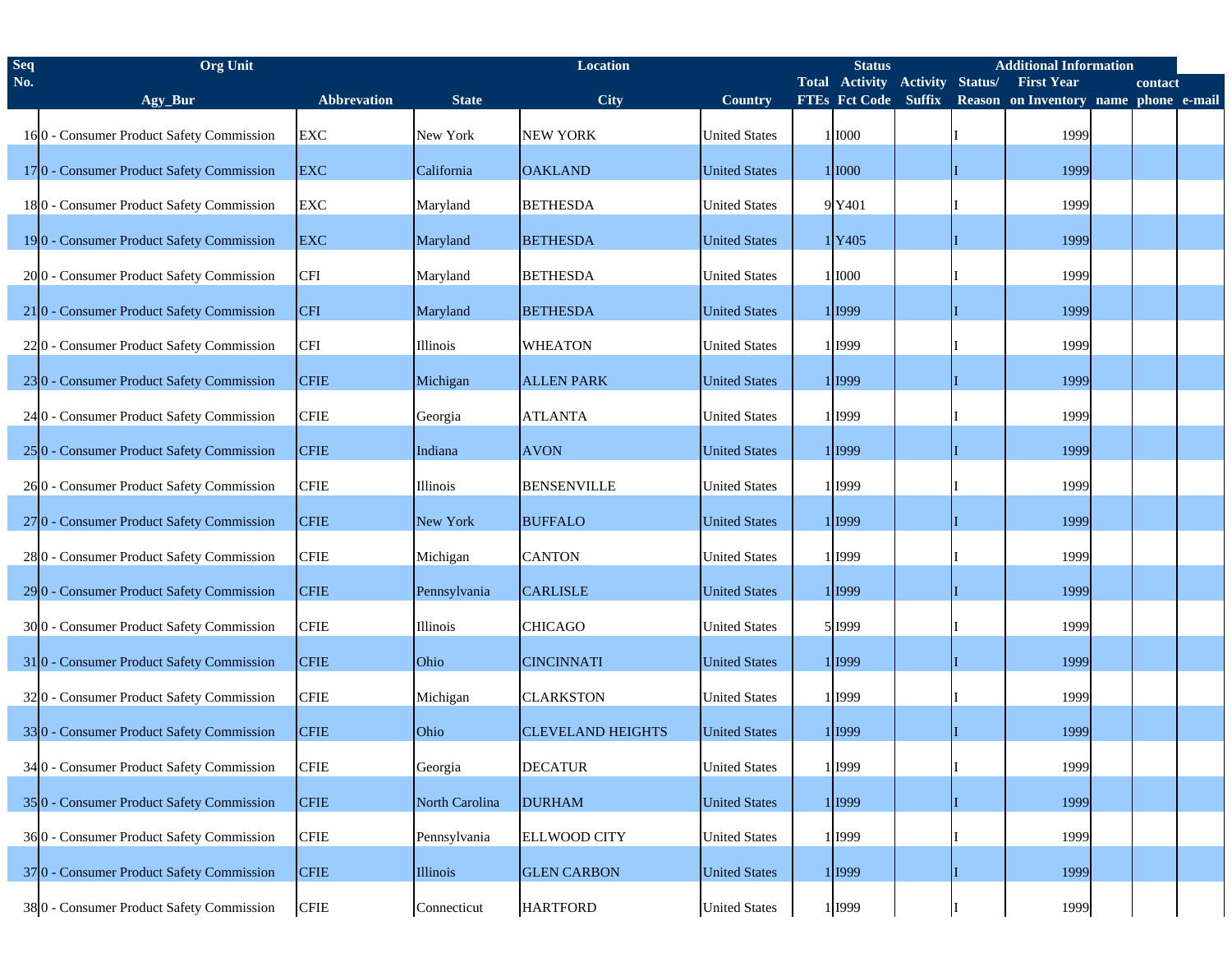| <b>Seq</b> | <b>Org Unit</b>                                      |             | <b>Location</b> |                     |                      |  | <b>Additional Information</b><br><b>Status</b> |                 |         |                                       |  |         |  |  |
|------------|------------------------------------------------------|-------------|-----------------|---------------------|----------------------|--|------------------------------------------------|-----------------|---------|---------------------------------------|--|---------|--|--|
| No.        |                                                      |             |                 |                     |                      |  | <b>Total Activity</b>                          | <b>Activity</b> | Status/ | <b>First Year</b>                     |  | contact |  |  |
|            | Agy_Bur                                              | Abbrevation | <b>State</b>    | <b>City</b>         | <b>Country</b>       |  | <b>FTEs Fct Code Suffix</b>                    |                 |         | Reason on Inventory name phone e-mail |  |         |  |  |
|            | 390 - Consumer Product Safety Commission             | <b>CFIE</b> | Virginia        | <b>HERNDON</b>      | <b>United States</b> |  | 1 I999                                         |                 |         | 1999                                  |  |         |  |  |
|            | 400 - Consumer Product Safety Commission             | <b>CFIE</b> | Indiana         | <b>INDIANAPOLIS</b> | <b>United States</b> |  | 1 I999                                         |                 |         | 1999                                  |  |         |  |  |
|            | 410 - Consumer Product Safety Commission             | <b>CFIE</b> | South Carolina  | <b>IRMO</b>         | <b>United States</b> |  | 1 1999                                         |                 |         | 1999                                  |  |         |  |  |
|            | 420 - Consumer Product Safety Commission             | <b>CFIE</b> | New York        | <b>IRVINGTON</b>    | <b>United States</b> |  | 1 1999                                         |                 |         | 1999                                  |  |         |  |  |
|            | 430 - Consumer Product Safety Commission             | <b>CFIE</b> | Florida         | <b>LAKE MARY</b>    | <b>United States</b> |  | 1 I999                                         |                 |         | 1999                                  |  |         |  |  |
|            | 44 0 - Consumer Product Safety Commission            | <b>CFIE</b> | Michigan        | <b>LIVONIA</b>      | <b>United States</b> |  | 1 1999                                         |                 |         | 1999                                  |  |         |  |  |
|            | 450 - Consumer Product Safety Commission             | <b>CFIE</b> | Kentucky        | <b>LOUISVILLE</b>   | <b>United States</b> |  | 1 I999                                         |                 |         | 1999                                  |  |         |  |  |
|            | 460 - Consumer Product Safety Commission             | <b>CFIE</b> | Massachusetts   | <b>MANSFIELD</b>    | <b>United States</b> |  | 1 1999                                         |                 |         | 1999                                  |  |         |  |  |
|            | 47 <sup>0</sup> - Consumer Product Safety Commission | <b>CFIE</b> | Florida         | <b>MIAMI BEACH</b>  | <b>United States</b> |  | 1 I999                                         |                 |         | 1999                                  |  |         |  |  |
|            | 480 - Consumer Product Safety Commission             | <b>CFIE</b> | Connecticut     | <b>NEW MILFORD</b>  | <b>United States</b> |  | 1 1999                                         |                 |         | 1999                                  |  |         |  |  |
|            | 490 - Consumer Product Safety Commission             | <b>CFIE</b> | New York        | <b>NEW YORK</b>     | <b>United States</b> |  | 2 1999                                         |                 |         | 1999                                  |  |         |  |  |
|            | 5000 - Consumer Product Safety Commission            | <b>CFIE</b> | Georgia         | <b>NEWNAN</b>       | <b>United States</b> |  | 1 1999                                         |                 |         | 1999                                  |  |         |  |  |
|            | 510 - Consumer Product Safety Commission             | <b>CFIE</b> | Florida         | <b>ORLANDO</b>      | <b>United States</b> |  | 1 I999                                         |                 |         | 1999                                  |  |         |  |  |
|            | 520 - Consumer Product Safety Commission             | <b>CFIE</b> | Pennsylvania    | PHILADELPHIA        | <b>United States</b> |  | 2 1999                                         |                 |         | 1999                                  |  |         |  |  |
|            | 530 - Consumer Product Safety Commission             | <b>CFIE</b> | New York        | <b>PLAINVIEW</b>    | <b>United States</b> |  | 1 I999                                         |                 |         | 1999                                  |  |         |  |  |
|            | 54 0 - Consumer Product Safety Commission            | <b>CFIE</b> | Tennessee       | PLEASANT VIEW       | <b>United States</b> |  | 1 1999                                         |                 |         | 1999                                  |  |         |  |  |
|            | 550 - Consumer Product Safety Commission             | <b>CFIE</b> | Ohio            | <b>REYNOLDSBURG</b> | <b>United States</b> |  | 1 I999                                         |                 |         | 1999                                  |  |         |  |  |
|            | 560 - Consumer Product Safety Commission             | <b>CFIE</b> | New Hampshire   | <b>SALEM</b>        | <b>United States</b> |  | 1 I999                                         |                 |         | 1999                                  |  |         |  |  |
|            | 570 - Consumer Product Safety Commission             | <b>CFIE</b> | Massachusetts   | <b>SHREWSBURY</b>   | <b>United States</b> |  | 11999                                          |                 |         | 1999                                  |  |         |  |  |
|            | 580 - Consumer Product Safety Commission             | <b>CFIE</b> | New York        | <b>SMITHTOWN</b>    | <b>United States</b> |  | 1 I999                                         |                 |         | 1999                                  |  |         |  |  |
|            | 590 - Consumer Product Safety Commission             | <b>CFIE</b> | Alabama         | <b>SOUTHSIDE</b>    | <b>United States</b> |  | 1 I999                                         |                 |         | 1999                                  |  |         |  |  |
|            | 600 - Consumer Product Safety Commission             | <b>CFIE</b> | North Carolina  | <b>STATESVILLE</b>  | <b>United States</b> |  | 1 I999                                         |                 |         | 1999                                  |  |         |  |  |
|            | 610 - Consumer Product Safety Commission             | <b>CFIE</b> | South Carolina  | <b>SUMMERVILLE</b>  | <b>United States</b> |  | 1 1999                                         |                 |         | 1999                                  |  |         |  |  |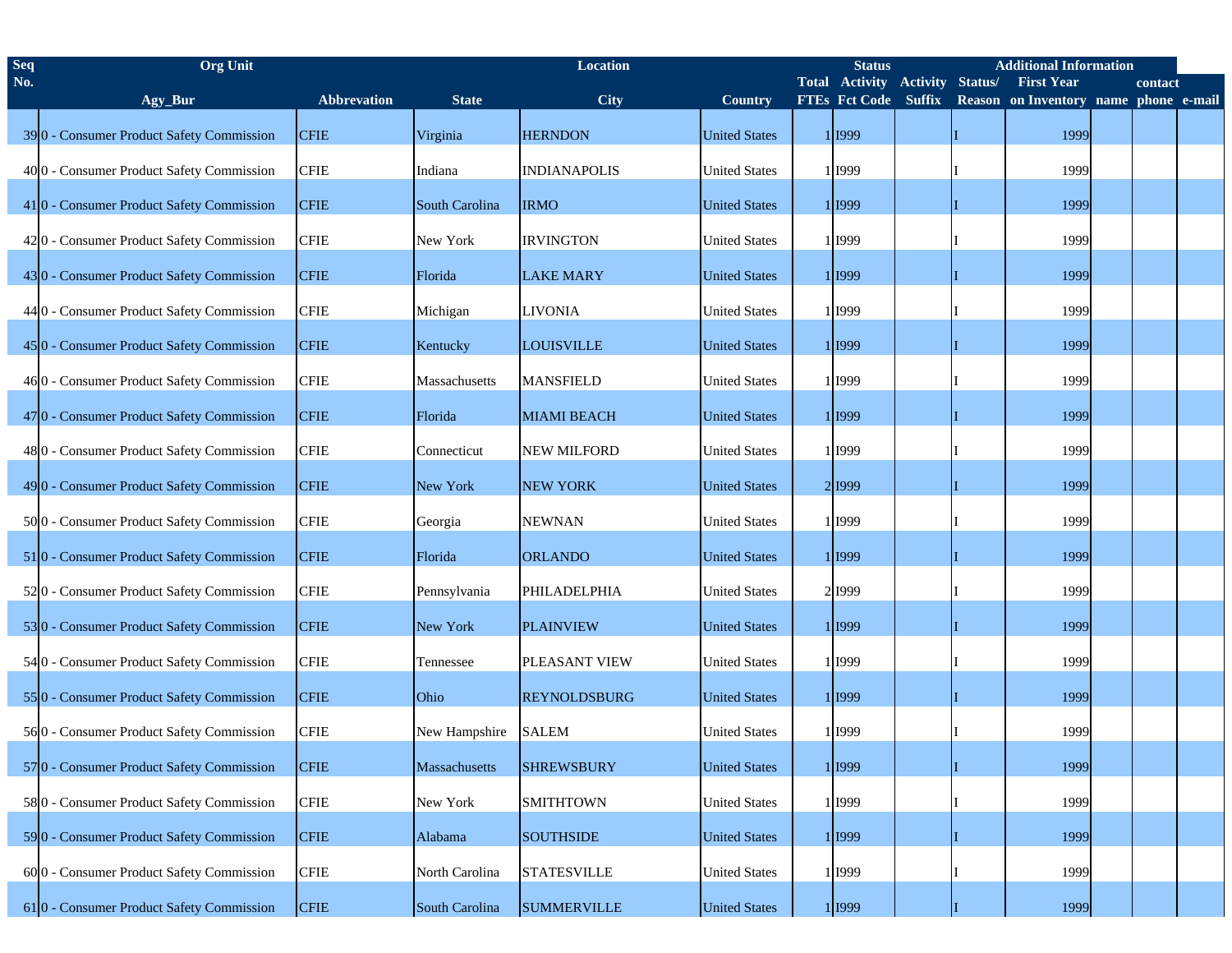| <b>Seq</b> | <b>Org Unit</b>                           |                    | <b>Location</b>      |                    |                      |  | <b>Additional Information</b><br><b>Status</b> |                 |         |                                       |  |         |  |
|------------|-------------------------------------------|--------------------|----------------------|--------------------|----------------------|--|------------------------------------------------|-----------------|---------|---------------------------------------|--|---------|--|
| No.        |                                           |                    |                      |                    |                      |  | <b>Total Activity</b>                          | <b>Activity</b> | Status/ | <b>First Year</b>                     |  | contact |  |
|            | Agy_Bur                                   | <b>Abbrevation</b> | <b>State</b>         | City               | <b>Country</b>       |  | FTEs Fct Code Suffix                           |                 |         | Reason on Inventory name phone e-mail |  |         |  |
|            | 620 - Consumer Product Safety Commission  | <b>CFIE</b>        | Illinois             | <b>WAUKEGAN</b>    | <b>United States</b> |  | 1 1999                                         |                 |         | 1999                                  |  |         |  |
|            | 630 - Consumer Product Safety Commission  | <b>CFIE</b>        | Wisconsin            | <b>WAUKESHA</b>    | <b>United States</b> |  | 1 I999                                         |                 |         | 1999                                  |  |         |  |
|            | 64 0 - Consumer Product Safety Commission | <b>CFIE</b>        | Maryland             | <b>WESTMINSTER</b> | <b>United States</b> |  | 1 1999                                         |                 |         | 1999                                  |  |         |  |
|            | 650 - Consumer Product Safety Commission  | <b>CFIE</b>        | <b>West Virginia</b> | <b>WHEELING</b>    | <b>United States</b> |  | 1 I999                                         |                 |         | 1999                                  |  |         |  |
|            | 660 - Consumer Product Safety Commission  | <b>CFIE</b>        | Delaware             | <b>WILMINGTON</b>  | <b>United States</b> |  | 1 1999                                         |                 |         | 1999                                  |  |         |  |
|            | 670 - Consumer Product Safety Commission  | <b>CFIW</b>        | California           | <b>ACTON</b>       | <b>United States</b> |  | 1 I999                                         |                 |         | 1999                                  |  |         |  |
|            | 680 - Consumer Product Safety Commission  | <b>CFIW</b>        | New Mexico           | <b>ALBUQUERQUE</b> | <b>United States</b> |  | 1 1999                                         |                 |         | 1999                                  |  |         |  |
|            | 690 - Consumer Product Safety Commission  | <b>CFIW</b>        | California           | <b>ANAHEIM</b>     | <b>United States</b> |  | 1 I999                                         |                 |         | 1999                                  |  |         |  |
|            | 7000 - Consumer Product Safety Commission | <b>CFIW</b>        | Texas                | <b>BEDFORD</b>     | <b>United States</b> |  | 1 1999                                         |                 |         | 1999                                  |  |         |  |
|            | 710 - Consumer Product Safety Commission  | <b>CFIW</b>        | Minnesota            | <b>BUFFALO</b>     | <b>United States</b> |  | 1 I999                                         |                 |         | 1999                                  |  |         |  |
|            | 720 - Consumer Product Safety Commission  | <b>CFIW</b>        | California           | <b>BYRON</b>       | <b>United States</b> |  | 1 I999                                         |                 |         | 1999                                  |  |         |  |
|            | 730 - Consumer Product Safety Commission  | <b>CFIW</b>        | Colorado             | <b>DENVER</b>      | <b>United States</b> |  | 1 I999                                         |                 |         | 1999                                  |  |         |  |
|            | 74 0 - Consumer Product Safety Commission | <b>CFIW</b>        | Michigan             | <b>FENTON</b>      | <b>United States</b> |  | 1 1999                                         |                 |         | 1999                                  |  |         |  |
|            | 750 - Consumer Product Safety Commission  | <b>CFIW</b>        | California           | <b>FULLERTON</b>   | <b>United States</b> |  | 2 1999                                         |                 |         | 1999                                  |  |         |  |
|            | 760 - Consumer Product Safety Commission  | <b>CFIW</b>        | Wisconsin            | <b>GRAFTON</b>     | <b>United States</b> |  | 1 1999                                         |                 |         | 1999                                  |  |         |  |
|            | 770 - Consumer Product Safety Commission  | <b>CFIW</b>        | Louisiana            | <b>HAMMOND</b>     | <b>United States</b> |  | 1 I999                                         |                 |         | 1999                                  |  |         |  |
|            | 780 - Consumer Product Safety Commission  | <b>CFIW</b>        | Hawaii               | <b>HONOLULU</b>    | <b>United States</b> |  | 1 1999                                         |                 |         | 1999                                  |  |         |  |
|            | 79 0 - Consumer Product Safety Commission | <b>CFIW</b>        | Mississippi          | <b>JACKSON</b>     | <b>United States</b> |  | 1 I999                                         |                 |         | 1999                                  |  |         |  |
|            | 800 - Consumer Product Safety Commission  | <b>CFIW</b>        | Oklahoma             | <b>JENKS</b>       | <b>United States</b> |  | 1 1999                                         |                 |         | 1999                                  |  |         |  |
|            | 810 - Consumer Product Safety Commission  | <b>CFIW</b>        | Texas                | <b>KATY</b>        | <b>United States</b> |  | 1 <sup>1999</sup>                              |                 |         | 1999                                  |  |         |  |
|            | 820 - Consumer Product Safety Commission  | <b>CFIW</b>        | Washington           | <b>KENT</b>        | <b>United States</b> |  | 1 <sup>1999</sup>                              |                 |         | 1999                                  |  |         |  |
|            | 830 - Consumer Product Safety Commission  | <b>CFIW</b>        | Nevada               | <b>LAS VEGAS</b>   | <b>United States</b> |  | 1 1999                                         |                 |         | 1999                                  |  |         |  |
|            | 84 0 - Consumer Product Safety Commission | <b>CFIW</b>        | Minnesota            | LITTLE CANADA      | <b>United States</b> |  | 1 1999                                         |                 |         | 1999                                  |  |         |  |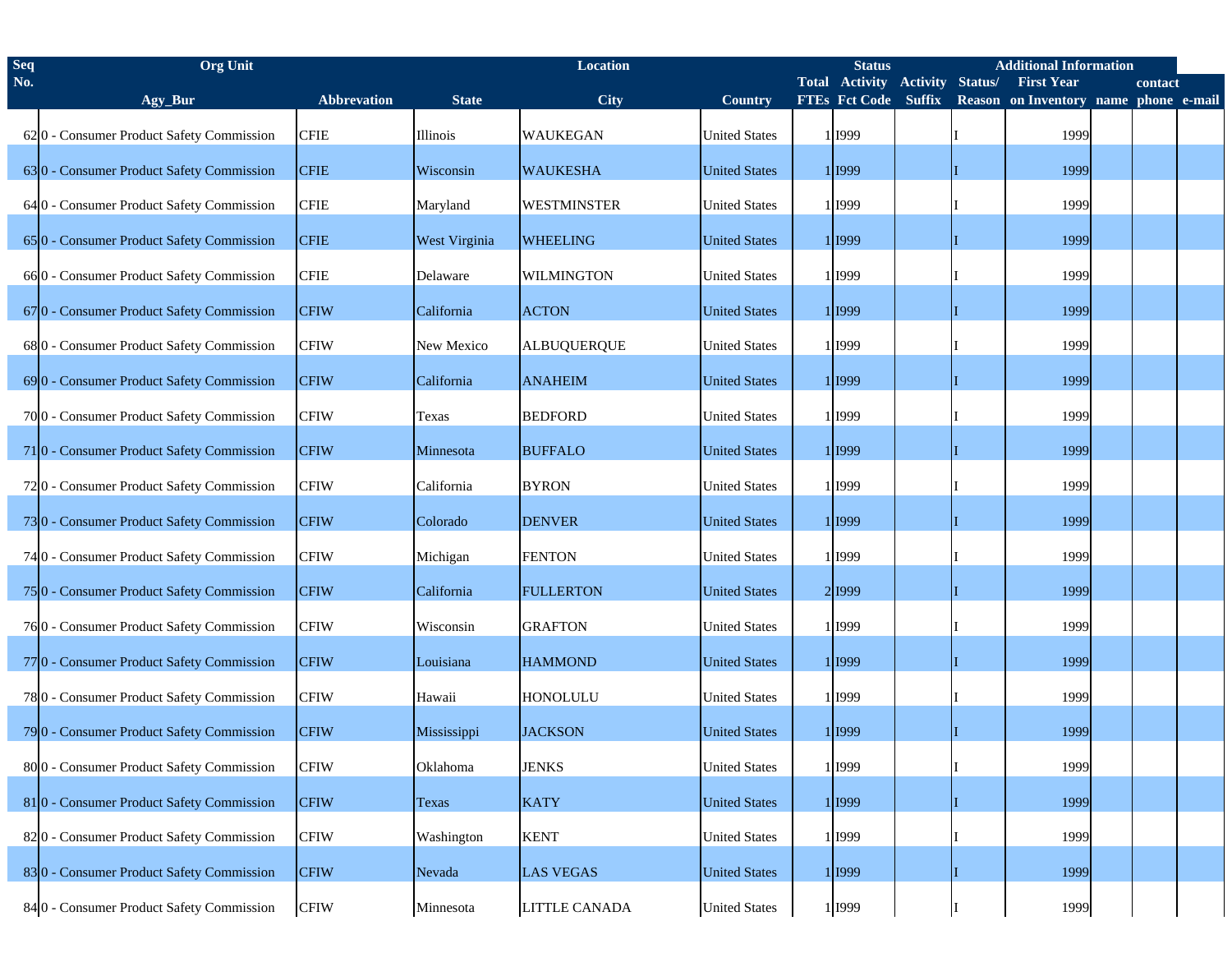| <b>Seq</b> | <b>Org Unit</b>                           |             | <b>Location</b> |                              |                      |  | <b>Status</b>               |                 | <b>Additional Information</b> |                                       |  |         |  |
|------------|-------------------------------------------|-------------|-----------------|------------------------------|----------------------|--|-----------------------------|-----------------|-------------------------------|---------------------------------------|--|---------|--|
| No.        |                                           |             |                 |                              |                      |  | <b>Total Activity</b>       | <b>Activity</b> | Status/                       | <b>First Year</b>                     |  | contact |  |
|            | Agy_Bur                                   | Abbrevation | <b>State</b>    | <b>City</b>                  | <b>Country</b>       |  | <b>FTEs Fct Code Suffix</b> |                 |                               | Reason on Inventory name phone e-mail |  |         |  |
|            | 850 - Consumer Product Safety Commission  | <b>CFIW</b> | <b>Arkansas</b> | <b>LITTLE ROCK</b>           | <b>United States</b> |  | 1 I999                      |                 |                               | 1999                                  |  |         |  |
|            | 860 - Consumer Product Safety Commission  | <b>CFIW</b> | Louisiana       | <b>METAIRIE</b>              | <b>United States</b> |  | 1 I999                      |                 |                               | 1999                                  |  |         |  |
|            | 870 - Consumer Product Safety Commission  | <b>CFIW</b> | Wisconsin       | <b>MILWAUKEE</b>             | <b>United States</b> |  | 1 1999                      |                 |                               | 1999                                  |  |         |  |
|            | 880 - Consumer Product Safety Commission  | <b>CFIW</b> | California      | <b>OAKLAND</b>               | <b>United States</b> |  | 1 1999                      |                 |                               | 1999                                  |  |         |  |
|            | 890 - Consumer Product Safety Commission  | <b>CFIW</b> | California      | <b>ORANGE</b>                | <b>United States</b> |  | 1 I999                      |                 |                               | 1999                                  |  |         |  |
|            | 9000 - Consumer Product Safety Commission | <b>CFIW</b> | Arizona         | <b>PHOENIX</b>               | <b>United States</b> |  | 1 1999                      |                 |                               | 1999                                  |  |         |  |
|            | 910 - Consumer Product Safety Commission  | <b>CFIW</b> | California      | <b>PLACENTIA</b>             | <b>United States</b> |  | 1 1999                      |                 |                               | 1999                                  |  |         |  |
|            | 920 - Consumer Product Safety Commission  | <b>CFIW</b> | Illinois        | PORT BYRON                   | <b>United States</b> |  | 1 1999                      |                 |                               | 1999                                  |  |         |  |
|            | 930 - Consumer Product Safety Commission  | <b>CFIW</b> | Oregon          | <b>PORTLAND</b>              | <b>United States</b> |  | 1 1999                      |                 |                               | 1999                                  |  |         |  |
|            | 94 0 - Consumer Product Safety Commission | <b>CFIW</b> | Texas           | <b>ROCKWALL</b>              | <b>United States</b> |  | 1 1999                      |                 |                               | 1999                                  |  |         |  |
|            | 950 - Consumer Product Safety Commission  | <b>CFIW</b> | California      | <b>ROLLING HILLS ESTATES</b> | <b>United States</b> |  | 1 I999                      |                 |                               | 1999                                  |  |         |  |
|            | 960 - Consumer Product Safety Commission  | <b>CFIW</b> | California      | <b>SACRAMENTO</b>            | <b>United States</b> |  | 1 1999                      |                 |                               | 1999                                  |  |         |  |
|            | 970 - Consumer Product Safety Commission  | <b>CFIW</b> | Oregon          | <b>SALEM</b>                 | <b>United States</b> |  | 1 1999                      |                 |                               | 1999                                  |  |         |  |
|            | 980 - Consumer Product Safety Commission  | <b>CFIW</b> | Texas           | <b>SAN ANTONIO</b>           | <b>United States</b> |  | 1 1999                      |                 |                               | 1999                                  |  |         |  |
|            | 990 - Consumer Product Safety Commission  | <b>CFIW</b> | California      | <b>SAN BRUNO</b>             | <b>United States</b> |  | 1 I999                      |                 |                               | 1999                                  |  |         |  |
|            | 1000 - Consumer Product Safety Commission | <b>CFIW</b> | California      | <b>SAN DIEGO</b>             | <b>United States</b> |  | 1 1999                      |                 |                               | 1999                                  |  |         |  |
|            | 1010 - Consumer Product Safety Commission | <b>CFIW</b> | California      | <b>SAN DIMAS</b>             | <b>United States</b> |  | 1 1999                      |                 |                               | 1999                                  |  |         |  |
|            | 1020 - Consumer Product Safety Commission | <b>CFIW</b> | California      | <b>SAN FRANCISCO</b>         | <b>United States</b> |  | 2 1999                      |                 |                               | 1999                                  |  |         |  |
|            | 1030 - Consumer Product Safety Commission | <b>CFIW</b> | Washington      | <b>SEATTLE</b>               | <b>United States</b> |  | 11999                       |                 |                               | 1999                                  |  |         |  |
|            | 1040 - Consumer Product Safety Commission | <b>CFIW</b> | Missouri        | <b>SMITHVILLE</b>            | <b>United States</b> |  | 1 I999                      |                 |                               | 1999                                  |  |         |  |
|            | 1050 - Consumer Product Safety Commission | <b>CFIW</b> | Wisconsin       | <b>WATERFORD</b>             | <b>United States</b> |  | 11999                       |                 |                               | 1999                                  |  |         |  |
|            | 1060 - Consumer Product Safety Commission | <b>CIS</b>  | Maryland        | <b>BETHESDA</b>              | <b>United States</b> |  | 2 1999                      |                 |                               | 1999                                  |  |         |  |
|            | 1070 - Consumer Product Safety Commission | <b>CIS</b>  | Washington      | <b>BONNEY LAKE</b>           | <b>United States</b> |  | 1 1999                      |                 |                               | 1999                                  |  |         |  |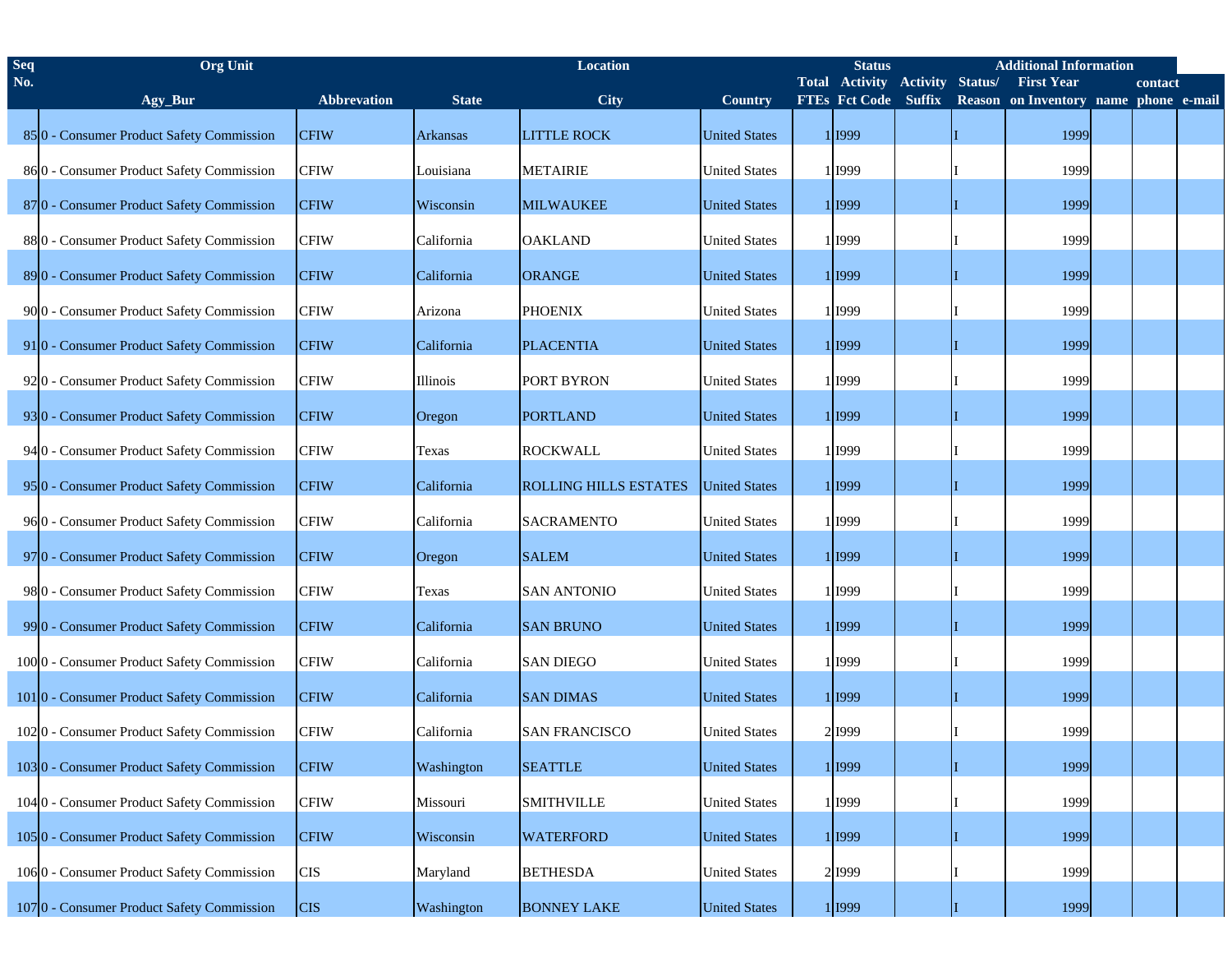| <b>Seq</b> | <b>Org</b> Unit                           |                    | <b>Location</b> |                        |                      |  | <b>Additional Information</b><br><b>Status</b> |                 |         |                                       |  |         |  |
|------------|-------------------------------------------|--------------------|-----------------|------------------------|----------------------|--|------------------------------------------------|-----------------|---------|---------------------------------------|--|---------|--|
| No.        |                                           |                    |                 |                        |                      |  | <b>Total Activity</b>                          | <b>Activity</b> | Status/ | <b>First Year</b>                     |  | contact |  |
|            | Agy_Bur                                   | <b>Abbrevation</b> | <b>State</b>    | <b>City</b>            | Country              |  | FTEs Fct Code Suffix                           |                 |         | Reason on Inventory name phone e-mail |  |         |  |
|            | 1080 - Consumer Product Safety Commission | <b>CIS</b>         | California      | <b>GARDEN GROVE</b>    | <b>United States</b> |  | 1 1999                                         |                 |         | 1999                                  |  |         |  |
|            | 1090 - Consumer Product Safety Commission | <b>CIS</b>         | Georgia         | <b>KINGSLAND</b>       | <b>United States</b> |  | 1 I999                                         |                 |         | 1999                                  |  |         |  |
|            | 1100 - Consumer Product Safety Commission | <b>CIS</b>         | California      | <b>MANHATTAN BEACH</b> | <b>United States</b> |  | 1 1999                                         |                 |         | 1999                                  |  |         |  |
|            | 1110 - Consumer Product Safety Commission | <b>CIS</b>         | Florida         | <b>MIAMI BEACH</b>     | <b>United States</b> |  | 1 I999                                         |                 |         | 1999                                  |  |         |  |
|            | 1120 - Consumer Product Safety Commission | <b>CIS</b>         | New Jersey      | <b>NORTH BERGEN</b>    | <b>United States</b> |  | 1 1999                                         |                 |         | 1999                                  |  |         |  |
|            | 1130 - Consumer Product Safety Commission | <b>CIS</b>         | Texas           | <b>SPRING</b>          | <b>United States</b> |  | 1 I999                                         |                 |         | 1999                                  |  |         |  |
|            | 1140 - Consumer Product Safety Commission | <b>CIS</b>         | California      | <b>TORRANCE</b>        | <b>United States</b> |  | 1 1999                                         |                 |         | 1999                                  |  |         |  |
|            | 1150 - Consumer Product Safety Commission | <b>CIS</b>         | New York        | <b>VALLEY STREAM</b>   | <b>United States</b> |  | 1 1999                                         |                 |         | 1999                                  |  |         |  |
|            | 1160 - Consumer Product Safety Commission | <b>EXFM</b>        | Maryland        | <b>BETHESDA</b>        | <b>United States</b> |  | 3 C307                                         |                 |         | 1999                                  |  |         |  |
|            | 1170 - Consumer Product Safety Commission | <b>EXFM</b>        | Maryland        | <b>BETHESDA</b>        | <b>United States</b> |  | 2C314                                          |                 |         | 1999                                  |  |         |  |
|            | 1180 - Consumer Product Safety Commission | <b>EXFM</b>        | Maryland        | <b>BETHESDA</b>        | <b>United States</b> |  | 1 C316                                         |                 |         | 1999                                  |  |         |  |
|            | 1190 - Consumer Product Safety Commission | <b>EXFM</b>        | Maryland        | <b>BETHESDA</b>        | <b>United States</b> |  | $2$ C <sub>403</sub>                           |                 |         | 1999                                  |  |         |  |
|            | 1200 - Consumer Product Safety Commission | <b>EXFM</b>        | Maryland        | <b>BETHESDA</b>        | <b>United States</b> |  | 2 C700                                         |                 | $C - E$ | 1999                                  |  |         |  |
|            | 1210 - Consumer Product Safety Commission | <b>EXFM</b>        | Maryland        | <b>BETHESDA</b>        | <b>United States</b> |  | 4D704                                          |                 |         | 1999                                  |  |         |  |
|            | 1220 - Consumer Product Safety Commission | <b>EXFM</b>        | Maryland        | <b>BETHESDA</b>        | <b>United States</b> |  | 5F200                                          |                 |         | 1999                                  |  |         |  |
|            | 1230 - Consumer Product Safety Commission | <b>EXFM</b>        | Maryland        | <b>BETHESDA</b>        | <b>United States</b> |  | 1F300                                          |                 |         | 1999                                  |  |         |  |
|            | 1240 - Consumer Product Safety Commission | <b>EXFM</b>        | Maryland        | <b>BETHESDA</b>        | <b>United States</b> |  | 2F310                                          |                 |         | 1999                                  |  |         |  |
|            | 1250 - Consumer Product Safety Commission | <b>EXFM</b>        | Maryland        | <b>BETHESDA</b>        | <b>United States</b> |  | 3Y511                                          |                 |         | 1999                                  |  |         |  |
|            | 1260 - Consumer Product Safety Commission | <b>EXHR</b>        | Maryland        | <b>BETHESDA</b>        | <b>United States</b> |  | 6 D000                                         |                 |         | 1999                                  |  |         |  |
|            | 1270 - Consumer Product Safety Commission | <b>EXHR</b>        | Maryland        | <b>BETHESDA</b>        | <b>United States</b> |  | 50 D <sub>100</sub>                            |                 |         | 1999                                  |  |         |  |
|            | 1280 - Consumer Product Safety Commission | <b>EXHR</b>        | Maryland        | <b>GAITHERSBURG</b>    | <b>United States</b> |  | 1D100                                          |                 |         | 1999                                  |  |         |  |
|            | 1290 - Consumer Product Safety Commission | <b>EXHR</b>        | Maryland        | <b>BETHESDA</b>        | <b>United States</b> |  | 9D <sub>101</sub>                              |                 |         | 1999                                  |  |         |  |
|            | 1300 - Consumer Product Safety Commission | <b>EXHR</b>        | Maryland        | <b>BETHESDA</b>        | <b>United States</b> |  | 14 D300                                        |                 |         | 1999                                  |  |         |  |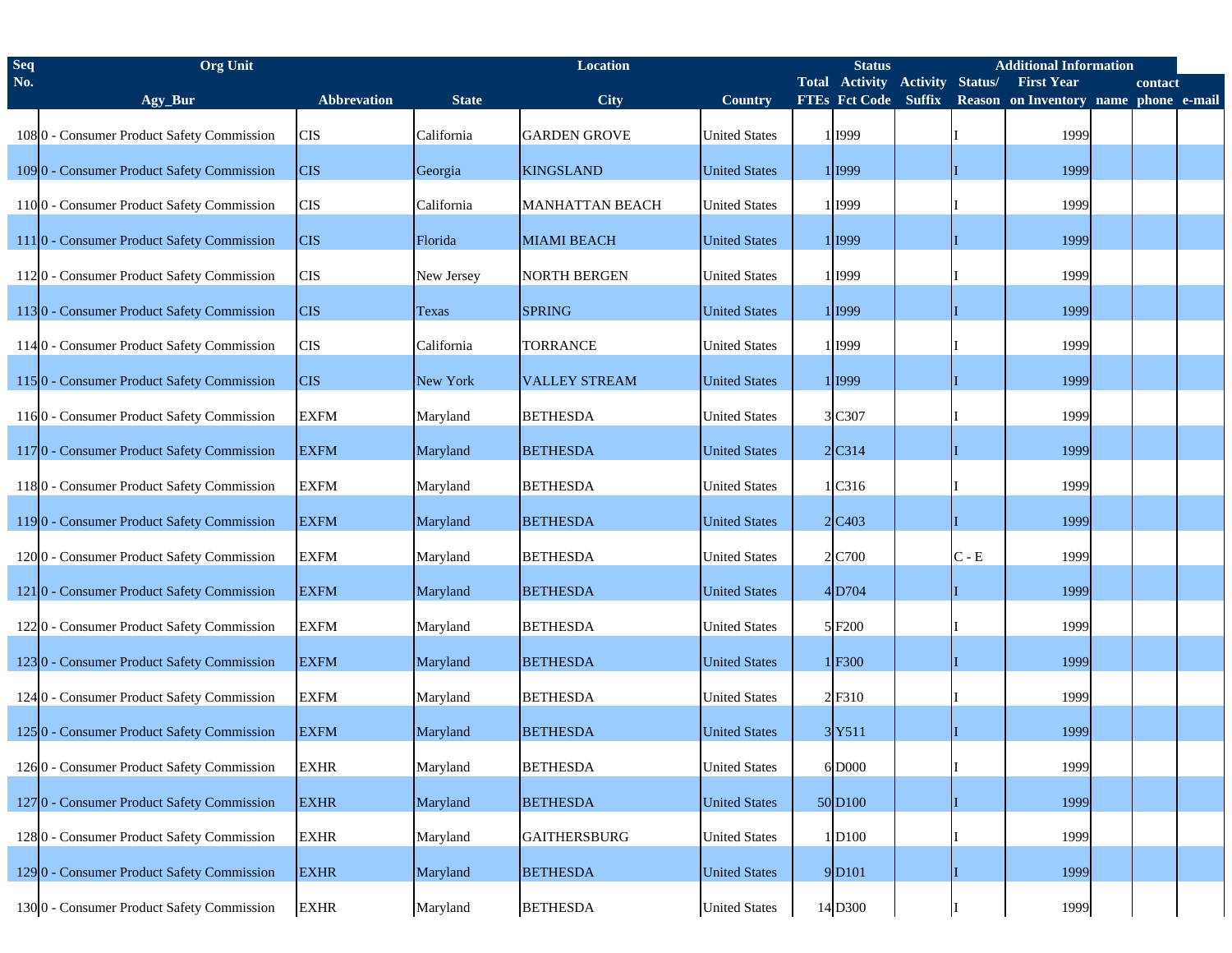| <b>Seq</b> | <b>Org Unit</b>                           |                    | Location     |                     |                      |  | <b>Additional Information</b><br><b>Status</b> |                 |                           |                                       |  |         |  |  |
|------------|-------------------------------------------|--------------------|--------------|---------------------|----------------------|--|------------------------------------------------|-----------------|---------------------------|---------------------------------------|--|---------|--|--|
| No.        |                                           |                    |              |                     |                      |  | <b>Total Activity</b>                          | <b>Activity</b> | Status/                   | <b>First Year</b>                     |  | contact |  |  |
|            | Agy_Bur                                   | <b>Abbrevation</b> | <b>State</b> | City                | Country              |  | <b>FTEs Fct Code Suffix</b>                    |                 |                           | Reason on Inventory name phone e-mail |  |         |  |  |
|            | 1310 - Consumer Product Safety Commission | <b>EXHR</b>        | Maryland     | <b>GAITHERSBURG</b> | <b>United States</b> |  | 2 R000                                         |                 |                           | 1999                                  |  |         |  |  |
|            | 1320 - Consumer Product Safety Commission | <b>EXHR</b>        | Maryland     | <b>GAITHERSBURG</b> | <b>United States</b> |  | 4 R110                                         |                 |                           | 1999                                  |  |         |  |  |
|            | 1330 - Consumer Product Safety Commission | <b>EXHR</b>        | Maryland     | <b>BETHESDA</b>     | <b>United States</b> |  | 1 R <sub>600</sub>                             |                 |                           | 1999                                  |  |         |  |  |
|            | 1340 - Consumer Product Safety Commission | <b>EXHR</b>        | Maryland     | <b>GAITHERSBURG</b> | <b>United States</b> |  | 20 R600                                        |                 |                           | 1999                                  |  |         |  |  |
|            | 1350 - Consumer Product Safety Commission | <b>EXHR</b>        | Maryland     | <b>ROCKVILLE</b>    | <b>United States</b> |  | 3 R600                                         |                 |                           | 1999                                  |  |         |  |  |
|            | 1360 - Consumer Product Safety Commission | <b>EXHR</b>        | Maryland     | <b>BETHESDA</b>     | <b>United States</b> |  | 9T834                                          |                 |                           | 1999                                  |  |         |  |  |
|            | 1370 - Consumer Product Safety Commission | <b>EXHR</b>        | Maryland     | <b>BETHESDA</b>     | <b>United States</b> |  | 7T836                                          |                 |                           | 1999                                  |  |         |  |  |
|            | 1380 - Consumer Product Safety Commission | <b>EXHR</b>        | Maryland     | <b>BETHESDA</b>     | <b>United States</b> |  | 7 T837                                         |                 |                           | 1999                                  |  |         |  |  |
|            | 1390 - Consumer Product Safety Commission | <b>EXIP</b>        | Maryland     | <b>BETHESDA</b>     | <b>United States</b> |  | 4D <sub>100</sub>                              |                 |                           | 1999                                  |  |         |  |  |
|            | 1400 - Consumer Product Safety Commission | <b>EXIT</b>        | Maryland     | <b>BETHESDA</b>     | <b>United States</b> |  | 4 S200                                         |                 |                           | 1999                                  |  |         |  |  |
|            | 1410 - Consumer Product Safety Commission | <b>EXIT</b>        | Maryland     | <b>BETHESDA</b>     | <b>United States</b> |  | 2S742                                          |                 |                           | 1999                                  |  |         |  |  |
|            | 1420 - Consumer Product Safety Commission | <b>EXIT</b>        | Maryland     | <b>BETHESDA</b>     | <b>United States</b> |  | 1 W000                                         |                 |                           | 1999                                  |  |         |  |  |
|            | 1430 - Consumer Product Safety Commission | <b>EXIT</b>        | Maryland     | <b>BETHESDA</b>     | <b>United States</b> |  | 7W100                                          |                 |                           | 1999                                  |  |         |  |  |
|            | 1440 - Consumer Product Safety Commission | <b>EXIT</b>        | Maryland     | <b>BETHESDA</b>     | <b>United States</b> |  | 1W210                                          |                 |                           | 1999                                  |  |         |  |  |
|            | 1450 - Consumer Product Safety Commission | <b>EXIT</b>        | Maryland     | <b>BETHESDA</b>     | <b>United States</b> |  | 11 W310                                        |                 |                           | 1999                                  |  |         |  |  |
|            | 1460 - Consumer Product Safety Commission | <b>EXIT</b>        | Maryland     | <b>BETHESDA</b>     | <b>United States</b> |  | 1W410                                          |                 |                           | 1999                                  |  |         |  |  |
|            | 1470 - Consumer Product Safety Commission | <b>EXIT</b>        | Maryland     | <b>BETHESDA</b>     | <b>United States</b> |  | 6 W826                                         |                 |                           | 1999                                  |  |         |  |  |
|            | 1480 - Consumer Product Safety Commission | <b>EXIT</b>        | Maryland     | <b>BETHESDA</b>     | <b>United States</b> |  | 4 Y000                                         |                 | $C - E$                   | 1999                                  |  |         |  |  |
|            | 1490 - Consumer Product Safety Commission | <b>EXIT</b>        | Maryland     | <b>BETHESDA</b>     | <b>United States</b> |  | 3Y403                                          |                 | $C - E$                   | 1999                                  |  |         |  |  |
|            | 1500 - Consumer Product Safety Commission | <b>EXIT</b>        | Maryland     | <b>BETHESDA</b>     | <b>United States</b> |  | 3 Y815                                         |                 |                           | 1999                                  |  |         |  |  |
|            | 1510 - Consumer Product Safety Commission | <b>EXIT</b>        | Maryland     | <b>BETHESDA</b>     | <b>United States</b> |  | 3 Y830                                         |                 |                           | 1999                                  |  |         |  |  |
|            | 1520 - Consumer Product Safety Commission | <b>EXIT</b>        | Maryland     | <b>BETHESDA</b>     | <b>United States</b> |  | 3 Y830                                         |                 | $\mathbf C$ - $\mathbf E$ | 1999                                  |  |         |  |  |
|            | 1530 - Consumer Product Safety Commission | <b>EXIT</b>        | Maryland     | <b>BETHESDA</b>     | <b>United States</b> |  | 1Y840                                          |                 |                           | 1999                                  |  |         |  |  |